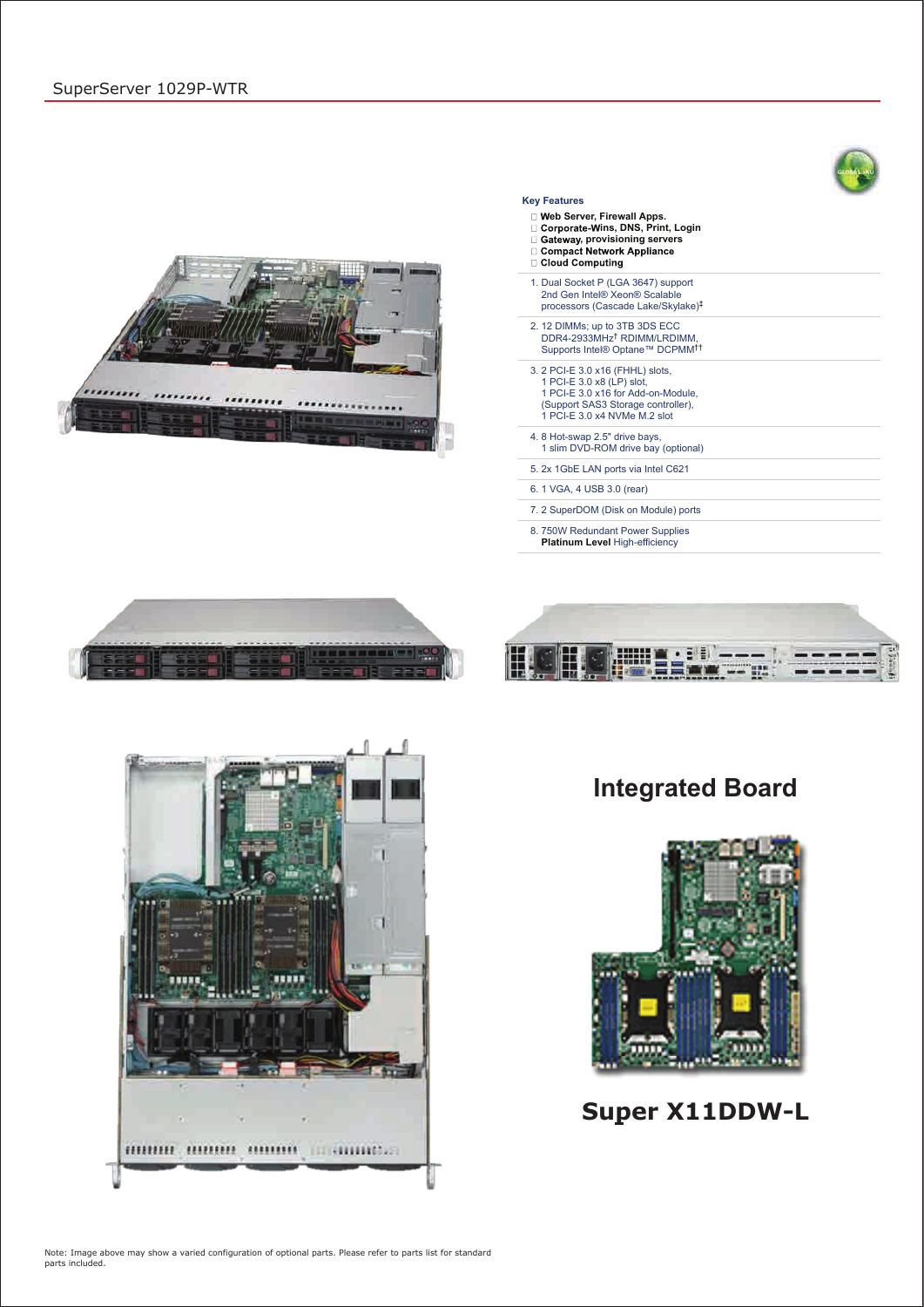## **Specifications**

| <b>Product SKUs</b>                  |                                                                                                                                                                                                    |
|--------------------------------------|----------------------------------------------------------------------------------------------------------------------------------------------------------------------------------------------------|
|                                      |                                                                                                                                                                                                    |
| <b>SYS-1029P-WTR</b>                 | SuperServer 1029P-WTR (Black)                                                                                                                                                                      |
| <b>Motherboard</b>                   |                                                                                                                                                                                                    |
| <b>Super X11DDW-L</b>                |                                                                                                                                                                                                    |
|                                      |                                                                                                                                                                                                    |
| <b>Processor/Cache</b>               |                                                                                                                                                                                                    |
| <b>CPU</b>                           | Dual Socket P (LGA 3647)                                                                                                                                                                           |
|                                      | 2nd Gen Intel® Xeon® Scalable Processors and Intel®<br>Xeon® Scalable Processors <sup>‡</sup> .                                                                                                    |
|                                      | Dual UPI up to 10.4GT/s                                                                                                                                                                            |
|                                      | Support CPU TDP 70-165W*                                                                                                                                                                           |
| Cores                                | Up to 28 Cores                                                                                                                                                                                     |
| Note                                 | * Certain high frequency optimized CPUs within 165W TDP<br>are not supported, such as Intel Gold 6144, 6146, 6244 and<br>6246.                                                                     |
| <b>Note</b>                          | <sup>‡</sup> BIOS version 3.2 or above is required to support 2nd Gen<br>Intel® Xeon® Scalable processors (codenamed Cascade<br>Lake-R).                                                           |
|                                      | Extended thermal solutions may be required to support CPUs<br>higher than 165W TDP, please contact Supermicro Technical<br>Support for additional information.                                     |
|                                      |                                                                                                                                                                                                    |
| <b>System Memory</b>                 |                                                                                                                                                                                                    |
| <b>Memory</b>                        | $\Box$ 12 DIMM slots<br>Up to 3TB 3DS ECC DDR4-2933MHz <sup>†</sup> RDIMM/LRDIMM                                                                                                                   |
| Capacity                             | ■ Supports Intel® Optane™ DCPMM <sup>††</sup>                                                                                                                                                      |
| <b>Memory Type</b>                   | ■ 2933 <sup>†</sup> /2666/2400/2133MHz ECC DDR4 RDIMM/LRDIMM                                                                                                                                       |
| Note                                 | <sup>†</sup> 2933MHz in two DIMMs per channel can be achieved by<br>using memory purchased from Supermicro<br><sup>11</sup> Cascade Lake only. Contact your Supermicro sales rep for<br>more info. |
|                                      |                                                                                                                                                                                                    |
| <b>On-Board Devices</b>              |                                                                                                                                                                                                    |
| <b>Chipset</b>                       | Intel® C621 chipset                                                                                                                                                                                |
| <b>SATA</b>                          | SATA3 (6Gbps); RAID 0, 1, 5, 10                                                                                                                                                                    |
| <b>Network</b><br><b>Controllers</b> | Dual LAN with Gigabit Ethernet from C621                                                                                                                                                           |
| <b>IPMI</b>                          | Support for Intelligent Platform Management Interface v.2.0<br><b>PMI 2.0 with virtual media over LAN and KVM-over-LAN</b><br>support                                                              |
| Video                                | $\blacksquare$ ASPEED AST2500 BMC                                                                                                                                                                  |
|                                      |                                                                                                                                                                                                    |
| <b>Input / Output</b>                |                                                                                                                                                                                                    |
| <b>SATA</b>                          | $8$ SATA3 (6 Gbps) ports                                                                                                                                                                           |
| <b>LAN</b>                           | 2 RJ45 Gigabit Ethernet ports                                                                                                                                                                      |
|                                      | 1 RJ45 Dedicated IPMI LAN port                                                                                                                                                                     |
| <b>USB</b><br>Video                  | 4 USB 3.0 ports (rear)                                                                                                                                                                             |
| <b>DOM</b>                           | ■ 1 VGA port<br>2 Super <b>DOM</b> (Disk on Module) ports                                                                                                                                          |
|                                      |                                                                                                                                                                                                    |
| <b>System BIOS</b>                   |                                                                                                                                                                                                    |
| <b>BIOS Type</b>                     | $\blacksquare$ AMI 32Mb SPI Flash ROM                                                                                                                                                              |
|                                      |                                                                                                                                                                                                    |
| <b>Management</b>                    |                                                                                                                                                                                                    |
| Software                             | Intel® Node Manager<br><b>IPMI 2.0</b><br>■ KVM with dedicated LAN<br><u>SSM, SPM, SUM</u>                                                                                                         |
|                                      | SuperDoctor <sup>®</sup> 5<br><b>Watch Dog</b>                                                                                                                                                     |

**Power**

### **Configurations**

ACPI / APM Power Management

**PC Health Monitoring**

| <b>CPU</b>  | Monitors for CPU Cores, Chipset Voltages, Memory.<br>4+1 Phase-switching voltage regulator                            |
|-------------|-----------------------------------------------------------------------------------------------------------------------|
| <b>FAN</b>  | ■ Fans with tachometer monitoring<br>Status monitor for speed control<br>■ Pulse Width Modulated (PWM) fan connectors |
| Temperature | Monitoring for CPU and chassis environment<br>Thermal Control for fan connectors                                      |

| <b>Chassis</b>                                |                                                                                                                     |
|-----------------------------------------------|---------------------------------------------------------------------------------------------------------------------|
| <b>Form Factor</b>                            | - 1U Rackmount                                                                                                      |
| <b>Model</b>                                  | CSE-113AC2-R706WB2                                                                                                  |
|                                               |                                                                                                                     |
| <b>Dimensions and Weight</b>                  |                                                                                                                     |
| Width                                         | $17.2$ " (437mm)                                                                                                    |
| Height                                        | 1.7" (43mm)                                                                                                         |
| <b>Depth</b>                                  | 23.5" (597mm)                                                                                                       |
| <b>Gross Weight</b>                           | $\blacksquare$ 46 lbs (20.9kg)                                                                                      |
| <b>Available Colors</b>                       | $\blacksquare$ Black                                                                                                |
| <b>Front Panel</b>                            |                                                                                                                     |
|                                               |                                                                                                                     |
| <b>Buttons</b>                                | <b>Power On/Off button</b><br><b>UID</b> button                                                                     |
| <b>LEDs</b>                                   | <b>Power status LED</b>                                                                                             |
|                                               | - HDD activity LED<br><b>Network activity LEDs</b>                                                                  |
|                                               | Universal Information (UID) LED                                                                                     |
|                                               |                                                                                                                     |
| <b>Expansion Slots</b>                        |                                                                                                                     |
| <b>PCI-Express</b>                            | $\Box$ 2 PCI-E 3.0 x16 (FHHL) slots                                                                                 |
|                                               | $\blacksquare$ 1 PCI-E 3.0 x8 (LP) slot<br>1 PCI-E 3.0 x16 for Add-on-Module (AOM)                                  |
|                                               | $\blacksquare$ 1 PCI-E 3.0 x4 NVMe M.2 slot                                                                         |
|                                               | (Both CPUs need to be installed for full access to PCI-E<br>slots and onboard controllers. See manual block diagram |
|                                               | and <b>AOC</b> Support for details.)                                                                                |
|                                               |                                                                                                                     |
| <b>Drive Bays</b>                             |                                                                                                                     |
| Hot-swap                                      | 8 Hot-swap 2.5" SAS/SATA drive bays                                                                                 |
| Peripheral                                    | 1 Slim DVD-ROM drive bay (optional)                                                                                 |
|                                               |                                                                                                                     |
| <b>Backplane</b>                              |                                                                                                                     |
| SAS/SATA HDD Backplane                        |                                                                                                                     |
|                                               |                                                                                                                     |
| <b>System Cooling</b>                         |                                                                                                                     |
| Fans                                          | 4 Counter-rotating 4cm PWM fans, 2 fans for cooling AOC                                                             |
| <b>AC/DC240V Input Redundant Power Supply</b> |                                                                                                                     |
|                                               |                                                                                                                     |
| 700W/750W Redundant Power Supplies with PMBus |                                                                                                                     |
| <b>Total Output</b><br><b>Power</b>           | <b>700W/750W</b>                                                                                                    |
| <b>Dimension</b><br>$(W \times H \times L)$   | $54.5 \times 40.25 \times 320$ mm                                                                                   |
| Input                                         | $100 - 140$ Vac / 8 - 6A / 50-60Hz                                                                                  |
|                                               | 200 - 240Vac / 4.5 - 3.8A / 50-60Hz<br>200 - 240Vdc / 4.5 - 3.8A (CCC Only)                                         |
| +12V                                          | Max: 58A / Min: 0.5A (100 - 140Vac)                                                                                 |
|                                               | Max: 62A / Min: 0.5A (200 - 240Vac)<br>Max: 62A / Min: 0.5A (200 - 240Vdc)                                          |
|                                               | (CB/CCC Only)                                                                                                       |
| +5V sb                                        | Max: 3A / Min: 0A                                                                                                   |
| <b>Output Type</b>                            | Gold Finger Connector Mating with Molex 45984-4343                                                                  |
|                                               |                                                                                                                     |
| <b>Certification</b>                          | <b>Platinum Certified</b>                                                                                           |
|                                               | [Test Report]                                                                                                       |
|                                               |                                                                                                                     |

**Environmental**

RoHS Rohers **Rohers** Rohers Rohers Rohers Rohers Rohers Rohers Rohers Rohers Rohers Rohers Rohers Rohers Rohers Rohers Rohers Rohers Rohers Rohers Rohers Rohers Rohers Rohers Rohers Rohers Rohers Rohers Rohers Rohers Roher

### **Spec.**

### 10°C ~ 35°C (50°F ~ 95°F) Non-operating Temperature: -40°C to 60°C (-40°F to 140°F) Operating Relative Humidity: 8% to 90% (non-condensing) Non-operating Relative Humidity: 5% to 95% (non-condensing)

Operating Temperature: